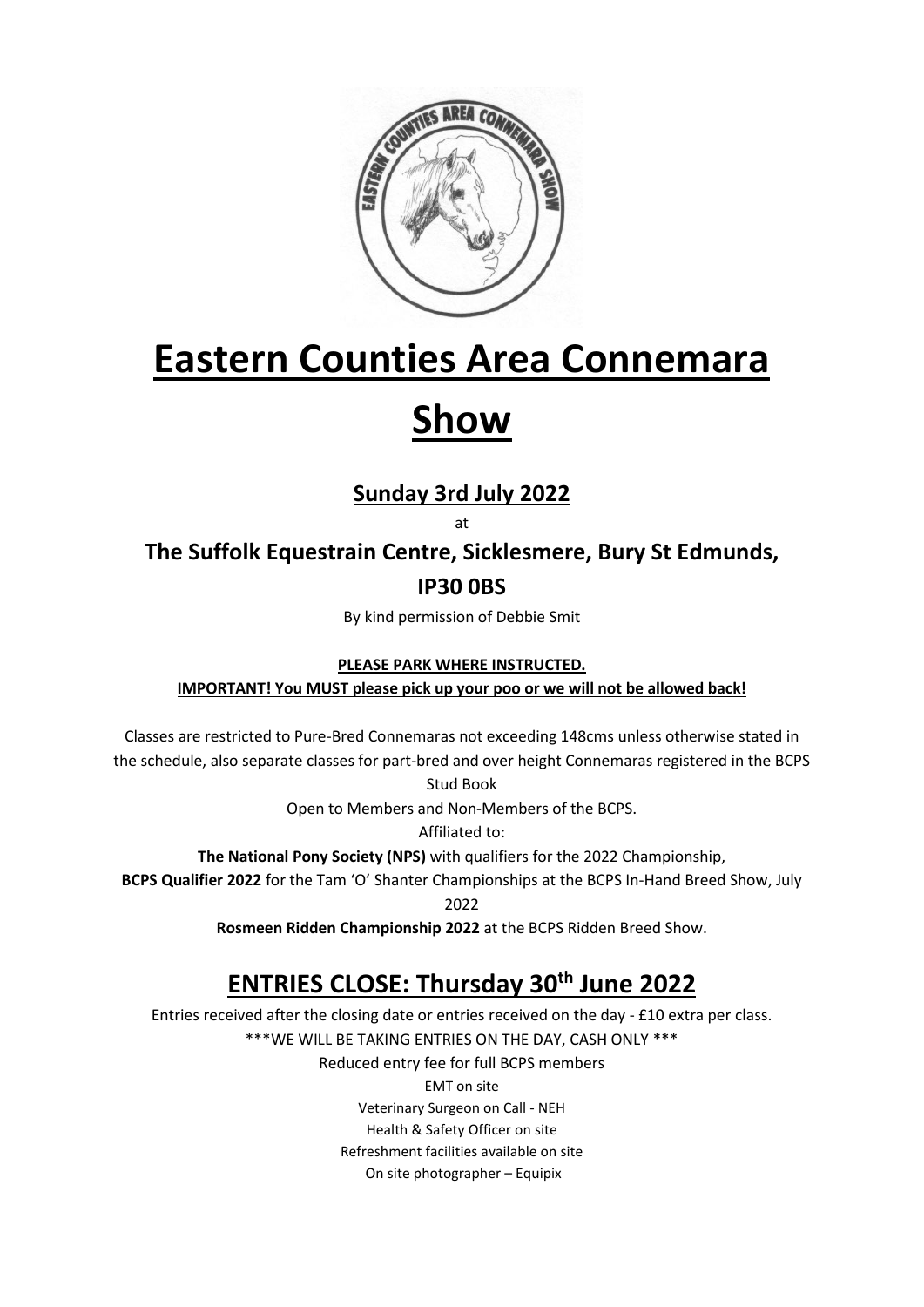#### **EASTERN COUNTIES AREA CONNEMARA SHOW**

#### **COMMITTEE**

| <b>Show/Entry Secretary:</b> | Mrs S Hart, 6 Grafham Rd, Ellington, Huntingdon, Cambs. PE28 0AN<br>Email: sara hart1969@hotmail.co.uk<br>07717571487. |  |  |  |  |  |
|------------------------------|------------------------------------------------------------------------------------------------------------------------|--|--|--|--|--|
| <b>Entry Secretary:</b>      | Mrs Barbara Flynn, Mobile (ON THE DAY ONLY) 07753 933357                                                               |  |  |  |  |  |
| Treasurer:                   | Mrs S Hart - As above                                                                                                  |  |  |  |  |  |

#### **JUDGES FOR 2022 SHOW**

| In Hand                                    | <b>Miss Jane Paterson</b>                       |  |  |
|--------------------------------------------|-------------------------------------------------|--|--|
| <b>WHP and Performance Pony</b>            | <b>Mrs Debbie Spears</b>                        |  |  |
| <b>Ridden Classes</b>                      | <b>Mrs Miss Jane Paterson</b>                   |  |  |
| <b>Part Bred &amp; Unaffiliated</b>        | <b>Mrs Rosemary Keeling</b>                     |  |  |
| Championships                              | <b>Miss Jane Paterson and Mrs Debbie Spears</b> |  |  |
| <b>NPS Silver Medals Judge</b>             |                                                 |  |  |
| <b>Strictly Sharpley Showmanship Class</b> | Mrs Helen Mole, Deborah Smit, Rosemary Keeling  |  |  |
| <b>Course Builder</b>                      | <b>Mr Toby Bancroft.</b>                        |  |  |

#### **Sponsorship**

To assist with the ever-increasing cost of putting on the show, any offers of sponsorship will be greatly appreciated. Sponsorship can be for a chosen class at £40.00 or any amount towards general expenses. Please send sponsorship money to Mrs Sara Hart (address as above).

#### **DIRECTIONS**

**Take the A14 and exit at junction 44 (Bury East) Pick up the A134 signed towards Sudbury. We are on the A134 1 ½ miles on the right-hand side. If you reach Sicklesmere you have gone too far!**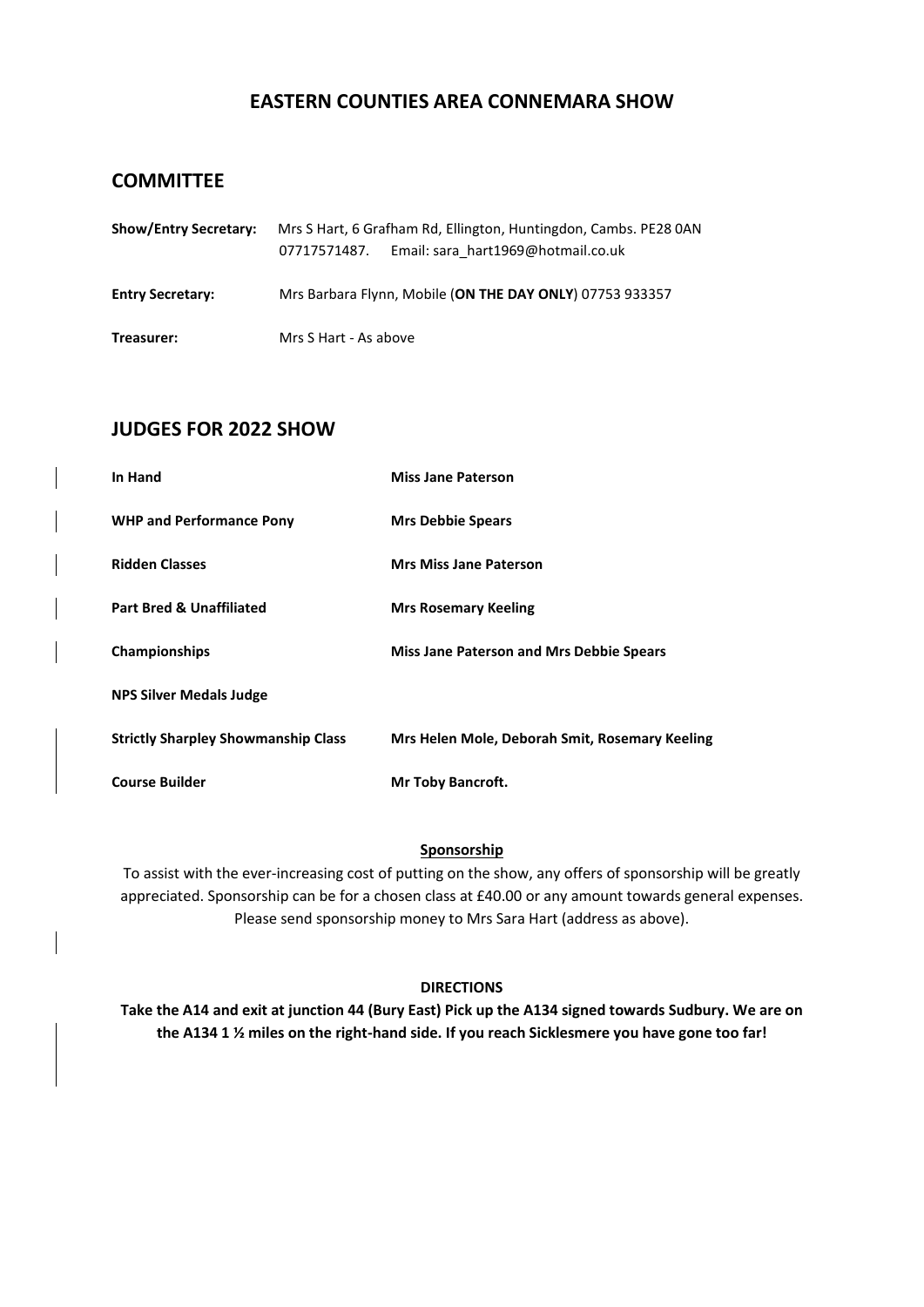#### **Prizes, Trophies and Entry Fees**

#### **Rosettes to 6th place**

The **Overall In-Hand Breed Champion** will receive the **Hon Dorothy Anne Eustace Perpetual Trophy** in memory of Dorothy Anne, who campaigned tirelessly for the breed for many years.

The **Overall Supreme Champion and In Hand Supreme** will both receive **Outright Trophies** presented by the **Tiercel Stud in memory of Tiercel Mystical**.

The **Part-Bred and Overheight Champion** will receive the **Hearnesbrook Perpetual Trophy** donated by the family of the late **Mrs P Buxton**.

The **Working Hunter Pony Champion** will receive the **Elaphine Murphy Perpetual Trophy**  presented by **Mrs Sally Fuller Lewis.**

The **Strictly Sharpley Showmanship Class winner** will receive the **Michael Sharpley Perpetual Trophy.** Rosettes sponsored by **Jennifer Harvey and Jill Webb.**

The **Pure-Bred Connemara Supreme Champion** will receive the **Middleditch Perpetual Trophy**. Champion and Reserve Champion will each receive a Sash.

The **Best British Bred** will receive the **Carole Prentice Perpetual Trophy**, also a sash kindly sponsored by **Mrs Sara Hart and Fiveharts Father's Day.**

The **Champion Novice Pony** will receive the **Millfields Perpetual Shield,** kindly presented by the family of the late **Mrs Anne Rolinson.** 

**AREA SUPREME CHAMPIONSHIP -** The highest placed **full BCPS member residing in East Anglia.**

| <b>Entry fees:</b>         |                 | £15.00 each Class (for full BCPS members)<br>£20 for non-members<br>£10.00 per class extra for all late entries or entries on the day |
|----------------------------|-----------------|---------------------------------------------------------------------------------------------------------------------------------------|
| <b>Clear Round Jumping</b> | $\sim$ 10 $\pm$ | £5 per round or £8 for two - payable on day                                                                                           |
| In addition                |                 | £5.00 is required from each rider/handler towards EMT cover                                                                           |

#### **\*\*\*ENTRIES CLOSE, THURSDAY 30th June 2022\*\*\***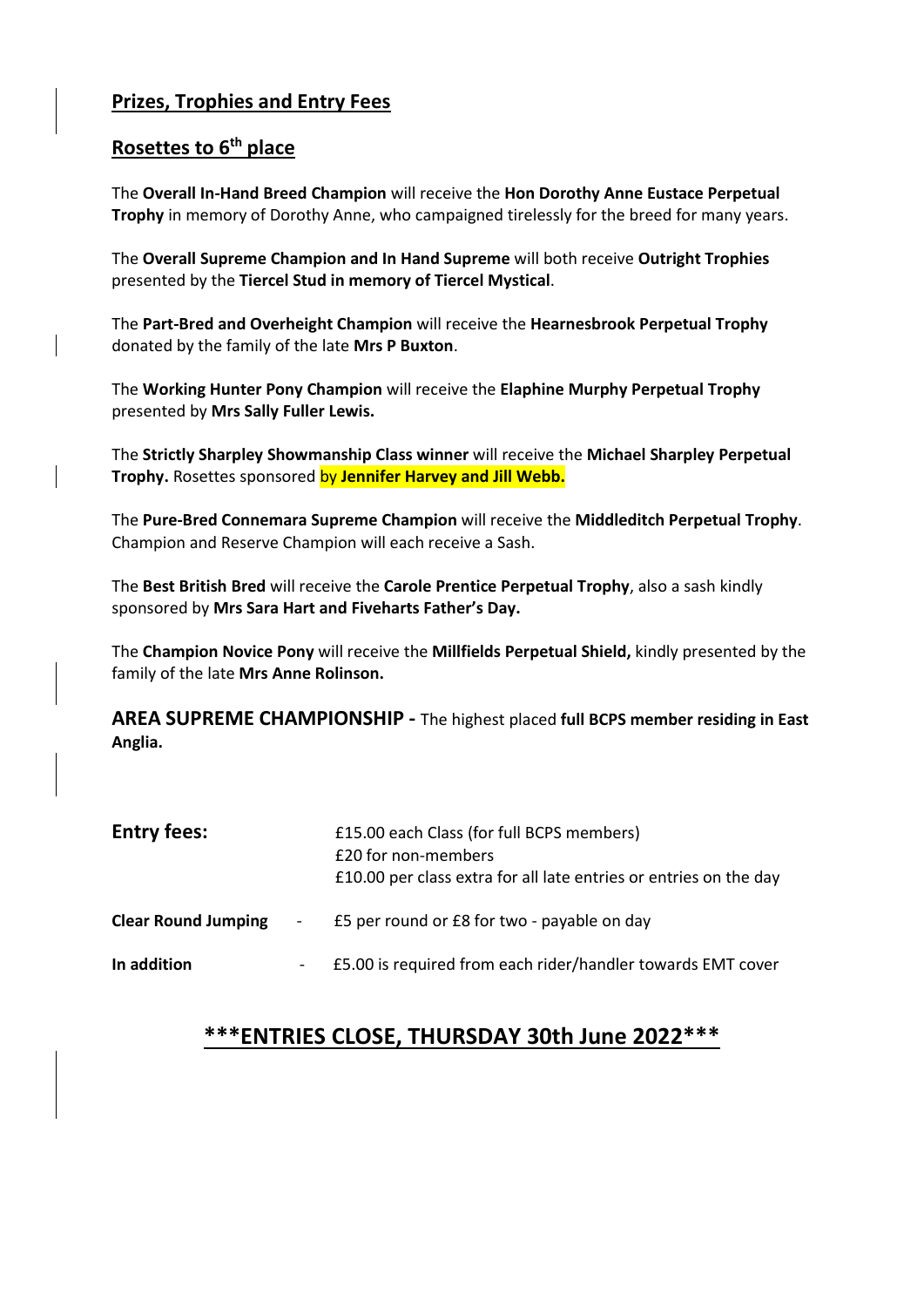#### **RULES FOR EASTERN COUNTIES AREA CONNEMARA SHOW \* This show is affiliated to the British Connemara Pony Society and their rules for Showing apply**

- 1. All ponies MUST, by the closing date of entries, be registered in the appropriate section of the BCPS Stud Book, or the Part-Bred Register where applicable. Overseas ponies must be registered in the appropriate section of their Stud Book at the closing date of the entries. Foal classes an exception.
- 2. In all Novice classes, ponies must be Novices on the day of the show. In the event of a pony winning a class after the closing date of entries, they may either have the entry transferred to the next higher class for which it is now eligible, or have the entry fee refunded.
- 3. No three-year-old filly having foaled in the current year will be eligible for the show. No mare of any age with a living foal born in 2022 is eligible for the Ridden classes.
- 4. No entry fees are returnable except in the case of No 2 rule above. NO SUBSTITUTION/OR NOMINATION ENTRIES PERMITTED.
- 5. Foals must accompany mares in the ring and be at least five weeks old on the day of the show and must be led at all times.
- 6. No pony may be plaited except in the Part Bred and Over height classes. BCPS Trimming Rules will be adhered to.
- 7. Whips or canes must not exceed 30 inches. No spurs are allowed. Excessive use of the whip will be penalised and may result in disqualification.
- 8. Hard hats must be worn at all times when mounted and on the Showground. A correctly secured British Standard skull cap/riding hat must be worn and correctly fastened at all times.
- 9. No pony may be shown on a lead rein.
- 10. An exhibitor may not knowingly exhibit a pony bred, owned, sold, produced or leased by the Judge, his/her immediate family or his/her employer. An exhibitor may not show under a Judge for whom he/she has produced a pony in the same year. (An exhibitor is the owner, the lessee or the person who produced and/or shows the pony).
- 11. Anyone wishing to lodge a protest having reference to any person or exhibitor shall do so in writing to the Show Secretary's tent, and shall at the same time deposit the sum of £10.00. All protests shall be delivered within one hour of the incident.
- 12. Any pony arriving late for a class may only compete in that class with the Judges permission.
- 13. All animals must be kept under control at all times. Any pony not deemed to be under control may be required to leave the ring and/or showground by an authorised person.
- 14. All ponies must be kept within designated areas and handlers must obey the instructions of the Stewards, to conform to current Health and Safety rules.
- 15. No Stallion or Colt may tease or cover a mare on the showground or anywhere on the show premises at any time.
- 16. A fall of pony or rider in any class will result in disqualification. The rider must not remount in the ring.
- 17. Neither the organisers of the event nor the BCPS nor any agent or representative thereof accept any liability for any accident, damage, injury or illness or any other loss of any kind whether financial or otherwise suffered by any horse, pony, rider, spectator, land, building, person, animal or other property of any type, whether caused by negligence, Breach of Contract, breach of trust or in any other way whatsoever.
- 18. Handlers of ponies in In-Hand classes aged 14 years old and under must wear correctly secured current British Standard skull caps/riding hats.
- 19. The Show Committee do not hold themselves responsible in any case for any alteration to the programme.
- 20. The decision of the Eastern Counties Show Committee in all matters is final.
- 21. Stallions/Colts may not be ridden or led by juniors who have not attained their 14th birthday before 1 January in the current year at shows affiliated to the NPS.
- 22. Classes may be split if entries warrant at the discretion of the judge and the show committee.
- 23. British Bred for the purpose of the Best British Bred Champion refers to horses & ponies born in Great Britain and therefore excludes Ireland and Northern Ireland.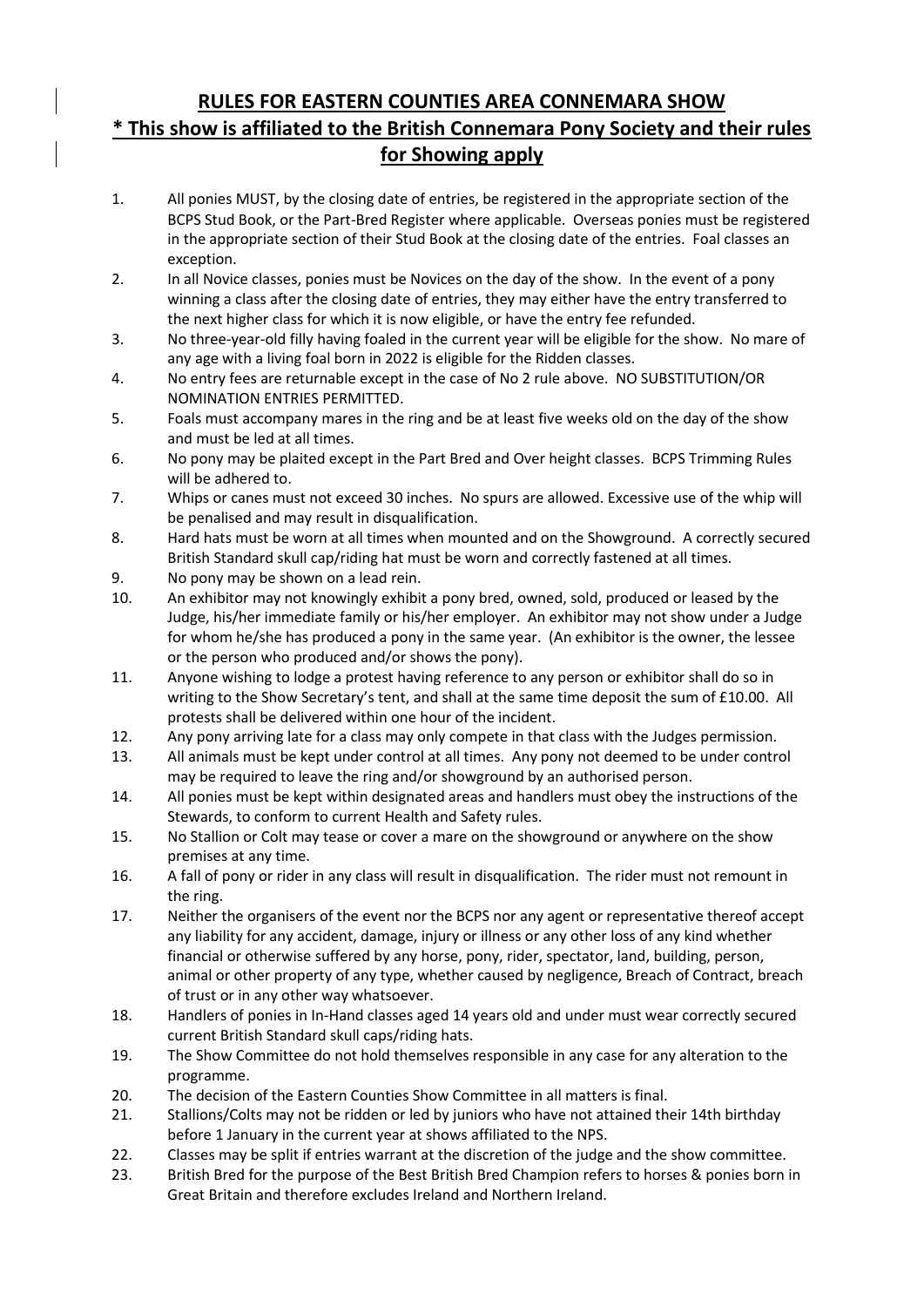#### **BRITISH CONNEMARA PONY SOCIETY RULES FOR SHOWING**

i) (a) No Connemara exceeding 148cms may be shown or take part in any competition restricted to Connemara or registered Mountain & Moorland ponies within the jurisdiction of the BCPS.

(b) Where it is reported to the Society that this may have occurred then the Society may require the animal to be measured or re-measured in accordance with the Rules of the Joint Measurement Scheme. The penalty for the contravention of Rule

i) (a) above may be cancellation of the registration of the animal concerned.

ii) No entire male may be shown or take part in any competition restricted to Connemara or registered Mountain & Moorland ponies after the 1st June in the year in which he attains the age of three years unless he is registered as a Stallion in Classes 1 or 2 of the BCPS Stud Book or the Stud Book of a recognised Society. iii) No female or gelding may be shown or take part in any competition restricted to Connemara or registered Mountain & Moorland ponies after the 1st January in the year in which it attains the age of four years unless it has been registered as an adult pony in Classes 1 or 2 of the BCPS Stud Book or the Stud Book of a recognised Society.

iv) No Connemara pony may be shown after the age of 6 months unless it is registered in a recognised Connemara Stud Book.

**NB: For Qualifiers - Rules apply unless otherwise stated**. Competitors must familiarise themselves with the rules of the relevant societies and abide by the rules.

This show has qualifiers for:

- **NPS Summer Championship Show to be held at Malvern, in August 2022**
- **BCPS Qualifier 2022 for the Tam 'O' Shanter at the BCPS Breed Show**
- **Rosmeen Ridden Championship 2022 at the BCPS Breed Show, July 2022**

#### **NPS RULES**

#### **NPS Mountain and Moorland Qualifying Rounds and NPS Part Bred Ridden and In Hand Qualifiers**

These classes are judged under the Rules of the NPS. Ponies must be registered in the main body of their respective Mountain & Moorland Stud Books. Part-breds are not eligible. Ponies to be trimmed only within their Breed Society specification. Manes must not be plaited and tails must not be braided.

As this is a Breed Show, Owners need **not** be members of **The National Pony Society** in order to qualify. Should such an Exhibitor and pony qualify the owner must become a **qualifying or life member** of The National Pony Society for the pony to be entered in the Competition Final.

**The highest placed pony, not already qualified**, from each class will go forward to the Final to be held at the NPS Summer Championship Show, Malvern, in August. A pony may only qualify once. **Qualification may go no lower than third place.**

NPS/Corscaron Horse Essentials Home Produced Ridden Championship – Riders of Home-Produced ponies (see definition in the NPS Rules Book) can wear a white arm band where this is indicated. **As this is a Breed show, membership is not required to qualify for the final at the NPS Summer Championships.**

**The In Hand classes are also qualifiers for the NPS/Sharptor Stud M & M Home Produced In Hand National Championships to be held under NPS Rules 2022 in August at Malvern. Ponies must be stabled at home or in a DIY yard since the 1st January 2022, have not been shown by a producer or stabled in a producers yard. To be owned/kept, produced, ridden, handled by a person who does not derive their main income from working with horses/ponies. Eligible competitors to wear a white armband.**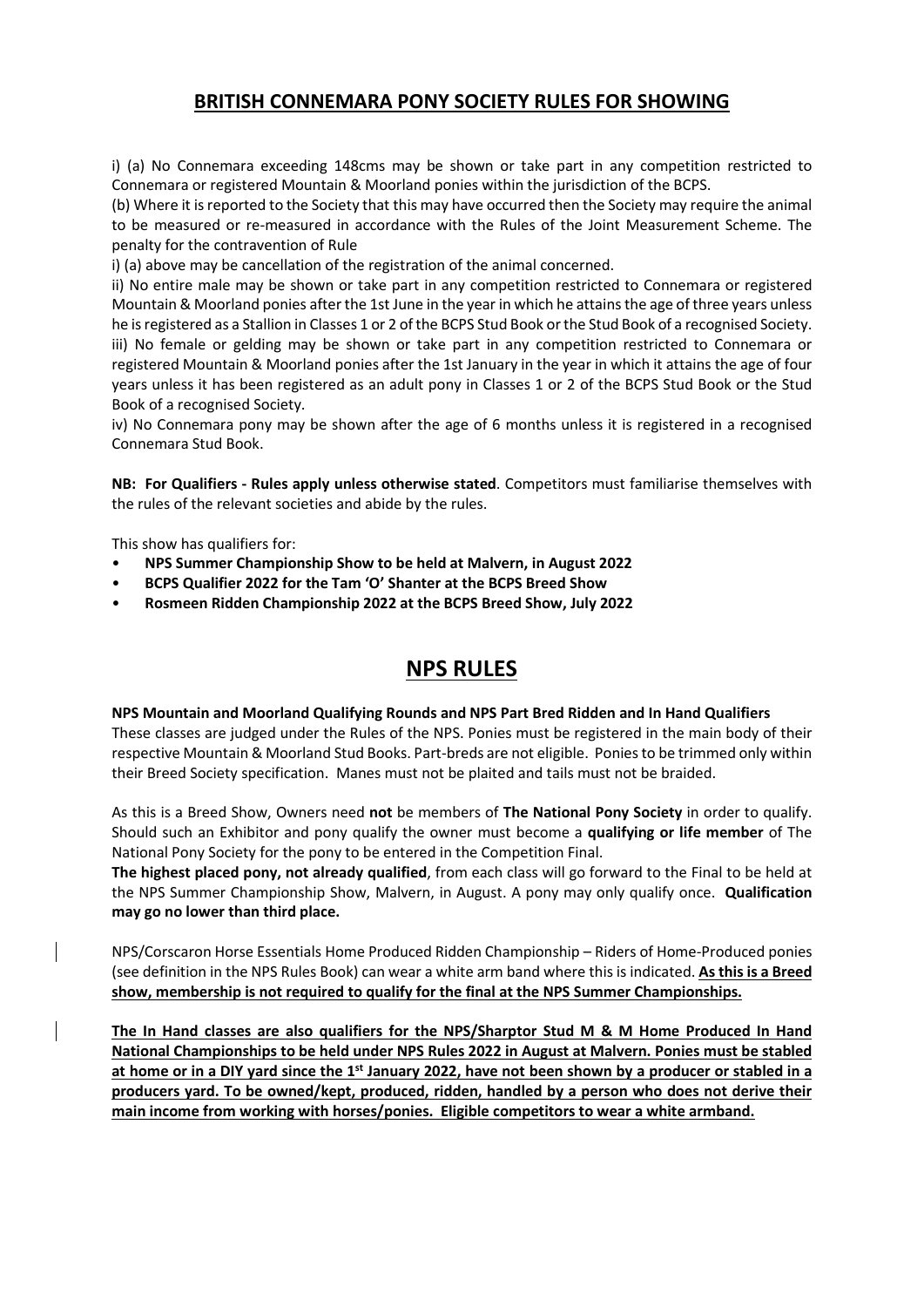#### **RING ONE - in the split main arena**

#### **STARTING AT 9.00 AM**

#### **RIDDEN CLASSES These classes will be split if entries warrant**

#### **Class 1 Junior Ridden Open to pure bred Connemaras.**

Mares or geldings not exceeding 148cms, 4yrs old and over. Riders must not have attained their 18th birthday before the 1st January in the current year. The highest placed pony in the class will go forward to the NPS/Robinson M&M Junior Ridden National Final to be held at the NPS Summer Championship Show at Malvern in August 2022. *See NPS RULES at the front of this schedule.*

\*The highest placed 138cms and under, rider 18 years and under, also qualifies. \* A pony may only qualify once; Qualification may go no lower than third place. NPS/Corscaron Horse Essentials Home Produced Ridden Championship – if eligible the rider to wear a white arm band. Please check NPS rules for eligibility. **This class is a qualifier for The John Paton Final at Equifest 2022** *This class is kindly sponsored by Mr K Twyman and Gill Evans.*

#### **Class 2 Really Novice Ridden for Pure-Bred Connemaras.**

**(Encouragement rosettes for the two highest placed 1st season combinations).** For ponies 4yrs old and over, **combination** not to have been placed 1st in any ridden show class at any show. Ponies will not be required to canter as a class only in the individual show. Ponies to be ridden in a snaffle bridle. A special rosette will be presented to the highest placed pony 138cms (13.2hh) and under. **The 1st & 2nd will Qualify for the Ridden Championship and the Novice Championship.** *This class is kindly sponsored by Lisa O'Shaunessy*

#### **Class 3 Novice Ridden**.

This class is also a Qualifier for The National Pony Society/Picton Mountain and Moorland Novice Ridden Championship). To be judged under the Rules of the NPS. Stallions, mares and geldings four years old or over. The highest placed pony not already qualified can go forward to the Final to be held at the NPS Summer Championship Show at Malvern in August 2022. *See NPS RULES at the front of this schedule.* All ponies in Novice classes must be shown in a snaffle bridle. *This class is kindly sponsored by Gill Evans and Keith Twyman*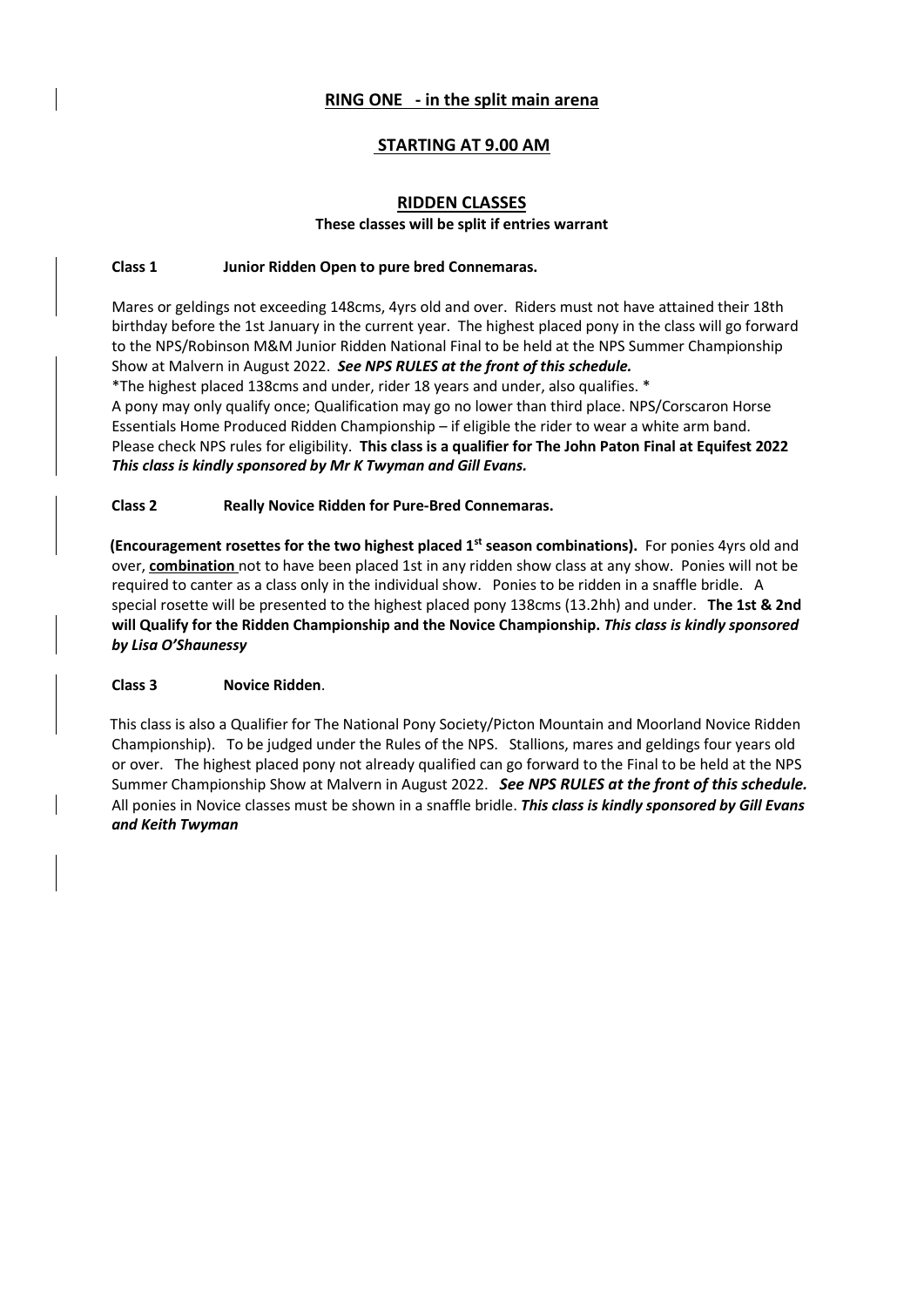#### **Rules for Novice Showing and Competition Class**

A pony is not deemed a Novice, before 1st January in the current year, if it has done any of the following (Please note any results from 2020 are exempt):

- (i) Won an open NPS affiliated mixed M&M Ridden class
- (ii) Qualified for Horse of the Year Show, Olympia or RIHS Open M&M Ridden classes
- (iii) Qualified for the M&M Novice or Intermediate Ridden final at the NPS Summer Championship show (NB. Ponies can compete as novices in this competition for two consecutive years provided, they do not submit an entry to the final in the first year) 2020 is excluded when calculating consecutive years
- (iv) If a pony qualifies for Horse of the Year Show or RIHS in its second year it is immediately de-noviced and cannot compete in the Picton final.

#### *A special rosette will be presented to the highest placed pony 138cms (13.2hh) and under.*

#### *1st & 2nd to qualify for the Ridden Championship & the Novice Championship.*

#### **Class 4 Young Ridden Pony 4, 5 and 6-years olds**

To be ridden in any suitable bridle. This class is also a qualifier for the NPS Dargavel Championship at Malvern 2022. Highest placed ages to qualify*. Kindly sponsored by*

#### **Class 5 Intermediate Ridden.**

(A pony is not eligible to compete if, before the  $1<sup>st</sup>$  January 2022, has qualified for HOYS, RIHS or Olympia). This class is also a qualifier for the NPS/PEASEDOWN STUD and JESS TALBOT M & M intermediate Ridden Finals at Malvern 2022. *See NPS RULES at the front of this schedule*. 1<sup>st</sup> and 2<sup>nd</sup> to qualify for the Ridden championship today. *Kindly Sponsored by* 

#### **Class 6 Open Ridden. The National Pony Society/Ringside Stud Mountain and Moorland Open Ridden National Summer Championship.**

To be judged under the Rules of the NPS. The highest placed pony can go forward to the Final to be held at the NPS Summer Championship Show at Malvern in August 2022. *See NPS RULES at the front of this schedule.* NPS/Corscaron Horse Essentials Home Produced Ridden Championship – wear white arm bands. Please check NPS rules for eligibility. *This class is kindly sponsored by Mrs Margaret Bates.*

The two highest placed exhibits not already qualified will also qualify for the Equifest Hewitt Family Open Ridden M&M Final to be held at the East of England Showground August 2022. **Special rosette will be presented to the highest placed pony 138cms (13.2hh) and under.**

#### \*\*\*\*\*\*\*\*\*\*\*\*\*\*\*\*\*\*\*\*\*\*\*\*\*\*\*\*\*\*\*\*\*\*\*\*\*\*\*\*\*\*\*\*\*\*

#### **RIDDEN CHAMPIONSHIP**

First and second prize winners from classes 1to 6 are eligible. The Champion and Reserve qualify for the pure-bred Connemara Supreme Championship. BCPS Rosette to the champion. NPS/The Nicholls Family M&M Ridden Silver Medal Rosette will be awarded to the Champion. To be run under NPS rules, see rules at the front of this schedule. **Championship sash is kindly sponsored by Mrs Julia Woods. Champion to receive the Tiercel Outright Trophy from The Tiercel Stud presented in memory of Tiercel Mystical.**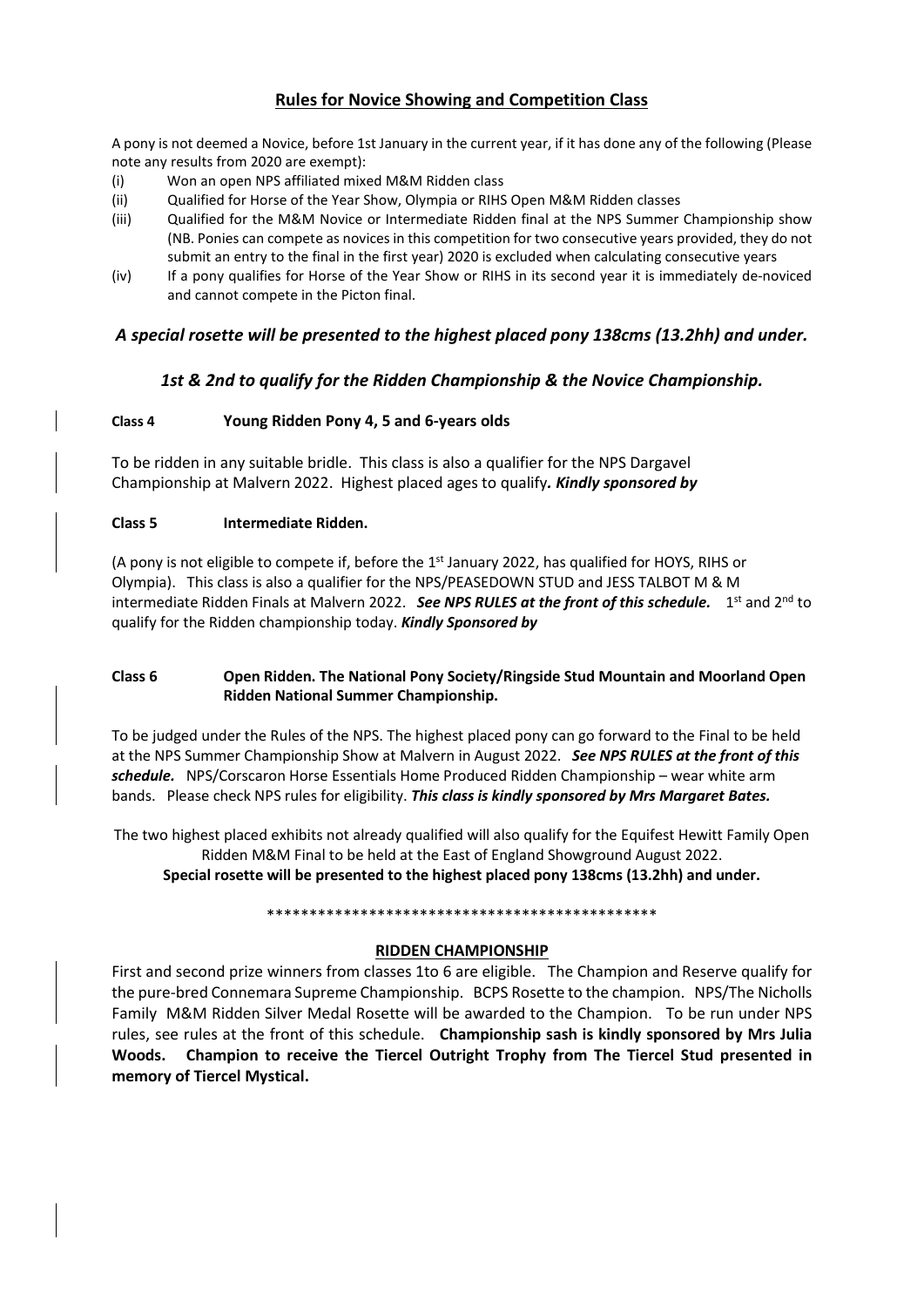#### **NOT BEFORE 11.30**

#### **Class 7 In Hand Part-Bred and Over height any age.**

Special rosette for Best Yearling, 2-year-old and 3-year-old. 1<sup>st</sup> and 2<sup>nd</sup> winners are eligible for the Partbred and over height championship, also the two highest placed youngstock. This class is also a qualifier for the NPS/Mole Valley Farmers Part-Bred in Hand Championships. See NPS RULES at the front of this schedule.

#### **Class 8 In Hand, Youngstock, 3 years and under. Fillies, Colts and Geldings.**

Tam 'O Shanter and Equifest Qualifier. This class will be split if sufficient entries. *This class is kindly sponsored by Mrs Sally Fuller Lewis, Elaphine Champion Whippets and Connemara ponies*.

#### **IN-HAND YOUNGSTOCK CHAMPIONSHIP**

\*\*The Champion and Reserve qualify for the Overall In Hand Championship\*\* **Championship sash kindly given by The Prentice Family.**

**In classes 8 & 10 the THREE highest placed from the first six, not already qualified, will qualify for the Tam O Shanter Championships at the BCPS Breed Show 2022. The highest placed pony in classes 8, 9,10 not already qualified will qualify for the NPS/Pottofields Stud Summer Championships.** *See NPS RULES at the front of this schedule.*

**Class 9 In Hand Stallions***.* 

Equifest Qualifier for stallions registered in the BCPS Stud Book. **The highest placed pony in this class not already qualified will qualify for the NPS/Pottofields Stud Summer Championships.** *See NPS RULES at the front of this schedule. This class is kindly sponsored by Steve and Rosie Thompson, Fenrose Connemara ponies.*

**\*\*\*\*\*\*\*\*\*\*\*\*\*\*\*\*\*\*\*\*\*\*\*\*\*\*\*\*\*\*\*\*\*\*\*\*\*\*\*\*\*\*\*\*\*\***

**Class 10 Mares and geldings In-Hand, 4yrs old and over.**

Equifest Qualifier for stallions registered in the BCPS Stud Book. **The highest placed pony in this class not already qualified will qualify for the NPS/Pottofields Stud Summer Championships.** *See NPS RULES at the front of this schedule. Special rosette to best foal.*

**Class 11 Veteran class** 

18 years and over**.** *Kindly sponsored by the Beaumont family***.** 

#### **OVERALL IN HAND CHAMPIONSHIP**

**The Champion & Reserve from the Youngstock championship and the first & second from classes 9, 10 and 11 are eligible.** 

**THE DOROTHY ANNE EUSTACE PERPETUAL TROPHY will be awarded to the Champion NPS/Cuddington Stud M&M In Hand Silver Medal Rosette Championship**

Silver Medal Rosette is offered by the National Pony Society for the best registered pony in the M&M In Hand section. See the NPS rules at the front of this schedule.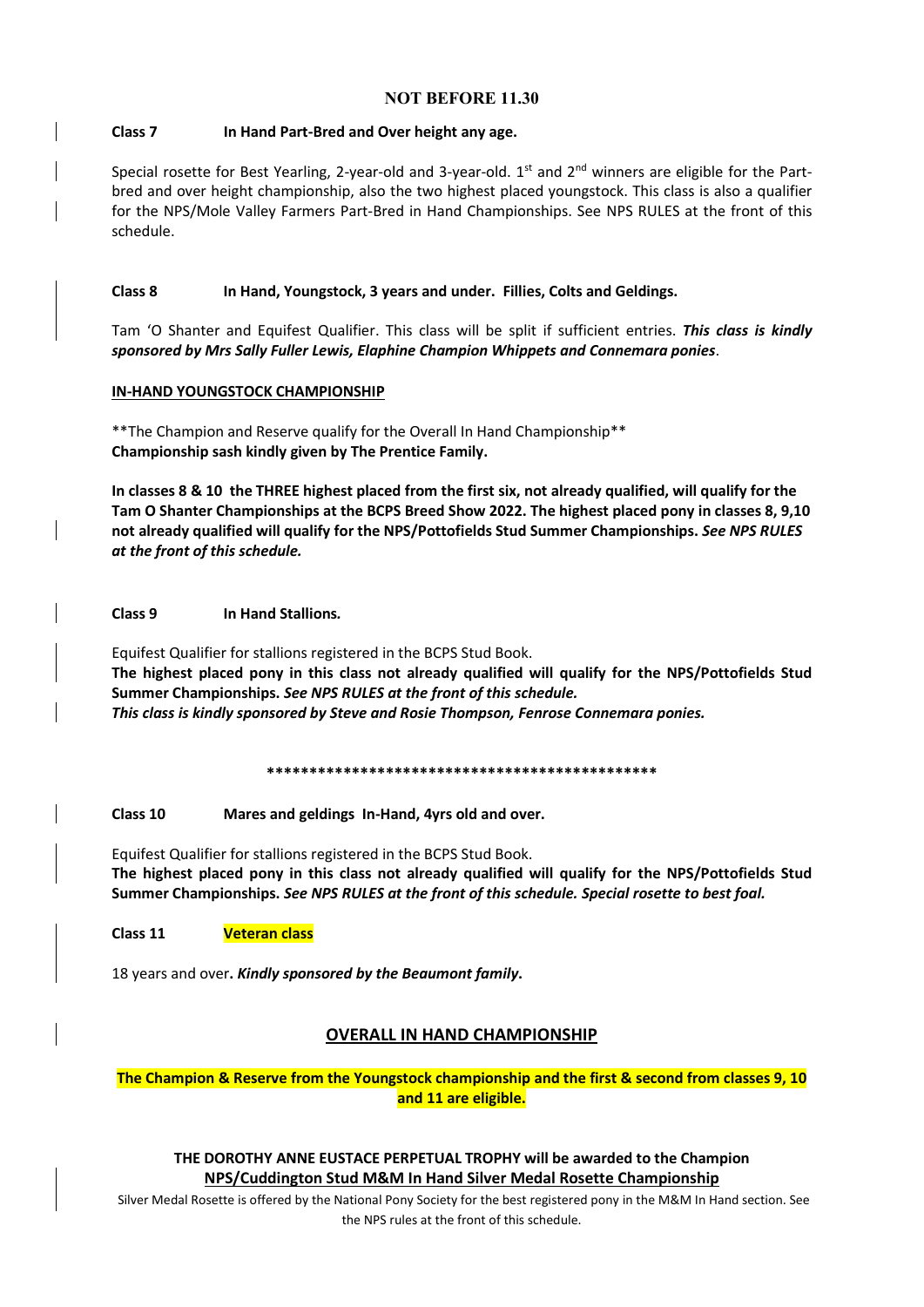#### **NOT BEFORE 1PM.**

#### **CLASS 12 Ridden Part-Bred and Pure-Bred Over-height Registered Connemaras 4yrs old**

This class is also a qualifier for the NPS/Mole Valley Farmers Part bred finals at NPS finals in Malvern 2022. *See NPS RULES at the front of this schedule.* **1st & 2nd are eligible for Part-Bred and Pure-Bred Over height Championship.** *This class is kindly sponsored by Mrs Jean Cartwright, Cartigan partbreds.*

#### **\*\*Part Bred & Pure Bred Registered Over Height Championship. \*\***

The 1st and 2nd placed ponies from classes 7, 12 & 19 go forward for this championship. **The winner to receive the Hearnesbrook Perpetual Trophy presented by the family of the late Mrs R C Buxton**

#### **FREE TO ENTER BUT PLEASE PUT FULL DETAILS ON ENTRY FORM SPONSORED IN 2022 BY MICHAEL'S GOOD FRIENDS JENNIFER HARVEY AND JILL WEBB**

**We would like to invite ALL ridden competitors to ride in this class in memory of our good friend, Michael Sharpley, who was an inspiration to so many riders. It is designed to be light hearted and fun, and to allow competitors to express their artistic and showmanship skills.**

#### **Class 13 \*\*\*STRICTLY SHARPLEY SHOWMANSHIP CLASS\*\*\* OPEN TO ALL**

A Freestyle show of 2 minutes judged on presentation and showmanship. 10 marks awarded for show, 10 marks awarded for 'ARTISTIC PRESENTATION'. There will be a panel of three judges and marks will be displayed 'strictly' style in the ring. **HARD HATS MUST BE WORN**. Open to individuals or pairs. Rosettes to all competitors.

**\*\*\*\*\*Winner will receive the Michael Sharpley Perpetual Trophy\*\*\*\* This class is kindly sponsored in memory of Mrs Carole Prentice, Michaels close friend.**

**Class 14 Pony Club/Riding Club Pony**.

To be judged on ponies' suitability for all Pony Club and Riding Club activities. Will be required to jump a small jump. **The 'Argenta' Perpetual goblet to the winner.** 

*This class is kindly sponsored by Mrs Sally Fuller Lewis, Elaphine Champion Whippets and Connemara ponies*.

#### **\*\*Novice Championship\*\***

1st & 2nd placed ponies from classes 3, 8, 14, 18, 19 and go forward to this championship. **Champion to receive the perpetual Millfields Shield, kindly presented by the late Mrs Anne Rolinson.**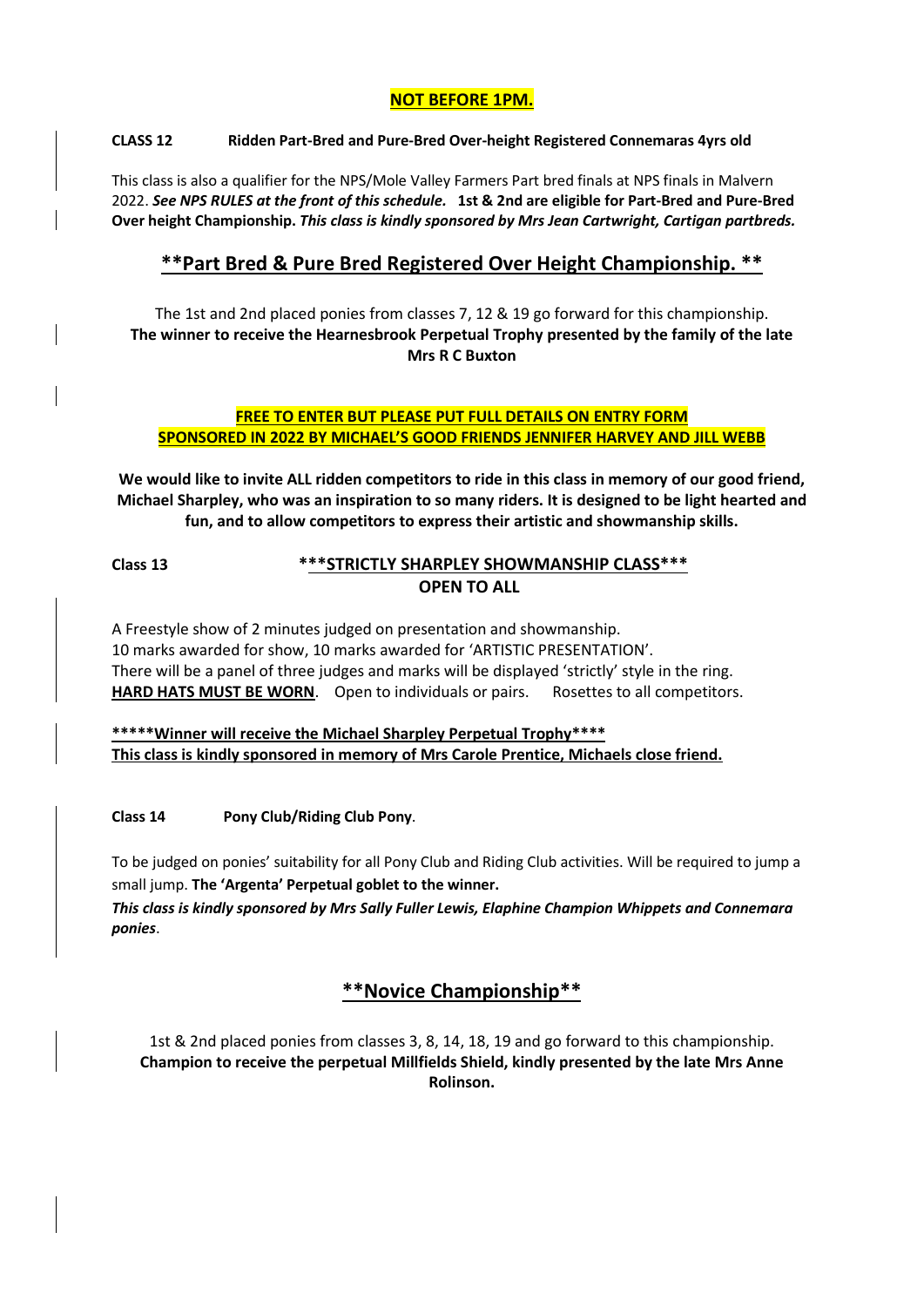#### **RING TWO Spilt main ring**

#### **STARTING 9 AM**

9.00 am - 9.45 am - **CLEAR ROUND JUMPING** 

£5 A ROUND OR £8 FOR TWO ROUNDS - PAY AS YOU ENTER

#### **STARTING AT 10 AM**

#### **Class 14 Really Novice WHP.**

**Open to Pure bred, part bred and over height ponies. 4 years old and over and combination.** Not to have been placed 1<sup>st</sup> in any WHP class. Will not be required to canter as a class, only in the individual show. Fences max height 2ft. 1<sup>st</sup> and 2<sup>nd</sup> to qualify for the Novice Championship. This class is sponsored *by Sally Fuller Lewis.*

**BCPS PERFORMANCE PONY QUALIFYING CLASS – PURE BRED PONIES 148CM OR UNDER, PART-BRED & OVER-HEIGHT CONNEMARAS. (This class is for Registered Connemara Ponies and Part Breds only.)**

Judge: Mrs Debbie Spears

Stallion, Mare or Gelding 4 years old and over. A snaffle bridle must be worn in both sections.

#### **Class 15 Section 1 Novice show and 2' 3" jumps**

#### **Class 16 Section 2 Intermediate show and 2' 6" jumps**

Rules for Section 1 A snaffle bridle must be worn. To be judged as a performance class and not as a show class. A rider may ride more than one pony in each class. Previous winners may compete. Rider and Horse/Pony combination not to have competed at any BE80/90 level or above or won 1st – 3rd at any qualifying WHP class. Ponies enter the ring and perform a show that must include a walk, working trot, canter on both reins, a gallop and finish with a halt of 3 seconds. The show must not exceed 2 minutes. Immediately after the show, a 2'3" course of 5/6 jumps will be jumped. Marking as follows a) Style on the flat 25 marks, b) Jumping Style 25 marks, Overall impression 50 marks. Marks to be deducted a) jump knocked down – 10, b) 1st refusal – 10, c) 2nd refusal – 20, d) 3rd refusal – elimination. If entered in Section 1 the combination may not enter Section 2.

Rules for Section 2 A snaffle bridle must be worn. To be judged as a performance class and not as a show class. A rider may ride more than one pony in each class. Previous winners may compete. Rider and Pony/Horse combination never to have competed at HOYS/RIHS. Ponies enter the ring and perform a show that must include a walk, working and medium trot, canter on both reins a gallop, rein back and finish with a halt of 3 seconds. The show must not exceed 2 minutes. Immediately after the show, a course of 5/6 jumps will be jumped. Marking as follows: - (a) Style on the flat 25 marks (b) Overall impression 50 marks. Marks to be deducted a) jump knocked down – 10, b) 1st refusal – 10, c) 2nd refusal – 20, d) 3rd refusal – elimination. The three highest placed ponies/horses from each section not already qualified will qualify for the Final to be held at the BCPS Ridden Show

Please note that in the Final jumping height for Section 1 will be 2'6", jumping height for Section 2 will be 2'9".*Kindly sponsored by Sally Fuller Lewis and the Elaphine stud.*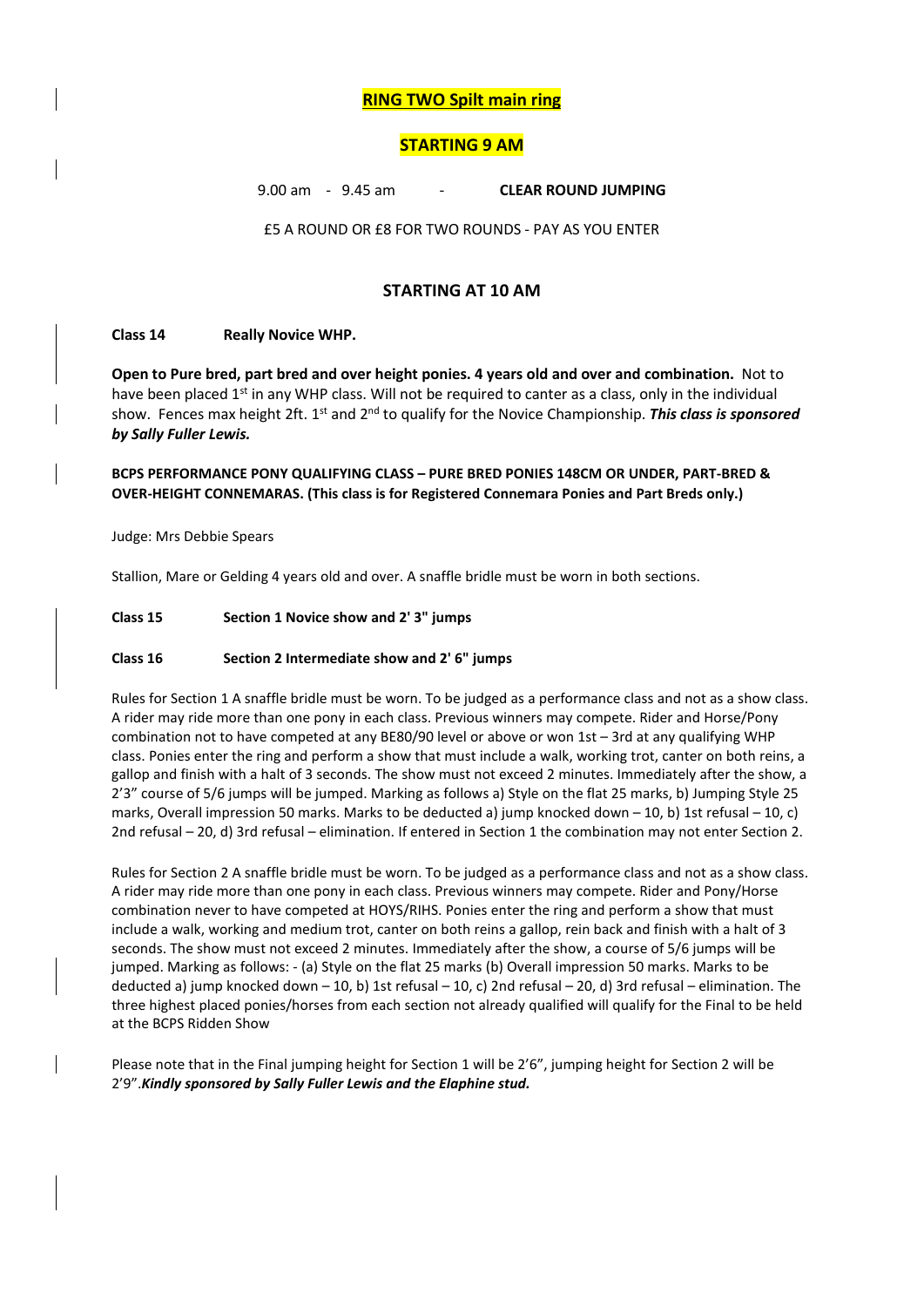#### **Class 17 Open Part Bred and Over Height Working Hunter Pony.**

Max height 2ft 9in.  $1^{st}$  and  $2^{nd}$  prize winners are eligible. For the Part Bred and Over-height Championship. *This class is kindly sponsored by the Hearnesbrook Stud in memory of Mrs P Buxton.*

#### *NOT BEFORE 12.30*

#### **NPS RULES FOR NOVICE WORKING HUNTER PONY**

#### **CLASSES 18 and 19. A pony is deemed to be a Novice if it has not before 1st January in the current year:**

- (i) Won an open **Affiliated Mixed Mountain and Moorland WHP** class
- (ii) Qualified for Horse of the Year Show or RIHS Open M&M classes
- (iii) Qualified for the for the **NPS M & M Novice/Intermediate Working Hunter Championship Final** at Malvern (ponies can compete as novices for two consecutive years provided they do not make an entry in the final in the first year) 2020 is excluded when calculating consecutive years.
- (iv) If a pony qualifies for HOYS or RIHS in its second year it is immediately denoviced and cannot compete in the Novice WHP Final.

#### **Class 18 Novice Working Hunter Pony.**

ex 133cms (13hh) not ex 143cms (14hh). To be judged under the Rules of the NPS. \* All ponies must be shown in a snaffle bridle. \* Exceeding 133cm (13hh) but not exceeding 143cm (14hh). Stallion, mare or gelding, 4yrs old & over. Fences: min height 65cms, max height 75cms (2ft 6in), max spread 65cms. This class is also a qualifier for the NPS/NAF Novice M & M WHP championship final in August 2022. *See NPS RULES at the front of this schedule.* **1st & 2nd qualify for the Novice Champ.** *Kindly sponsored by Mrs Sally Fuller Lewis and the Elaphine Stud* 

#### **Class 19 Novice Working Hunter Pony.**

ex 143cms (14hh) not ex 148cms (14.2hh). To be judged under the Rules of the NPS. \* All ponies must be shown a snaffle bridle. \* Exceeding 143cms (14hh) but not exceeding 148cms (14.2hh). Stallion, mare or gelding, 4yrs old & over. Fences: min height 75cms, max height 85cms (2ft 10ins) - max spread 75cms. This class is also a qualifier for the NPS/NAF Novice M & M WHP championship final in August 2022. *See NPS RULES at the front of this schedule.* **1st & 2nd qualify for Novice Championship.** *Kindly sponsored by Mrs Sally Fuller Lewis and the Elaphine Stud.*

#### **RULES FOR CLASSES 20 and 21**

Ponies never to have qualified for the NPS M & M WHP (HOYS or RIHS) finals before 1<sup>st</sup> January in the current year. Stallions, mares and geldings 5 years old and over.

#### **Class 20 Intermediate WHP.**

Ponies ex 133cms (13hh) not ex 143cms (14hh). To be judged under the rules of the NPS. Stallions, mare or geldings, five years old and over. Fences: max height 2ft 10ins. This class is also a qualifier for the NPS/Area 5 M & M WHP finals at Malvern in August 2022. *See NPS RULES at the front of this schedule. Kindly sponsored by Gill Evans and Keith Twyman*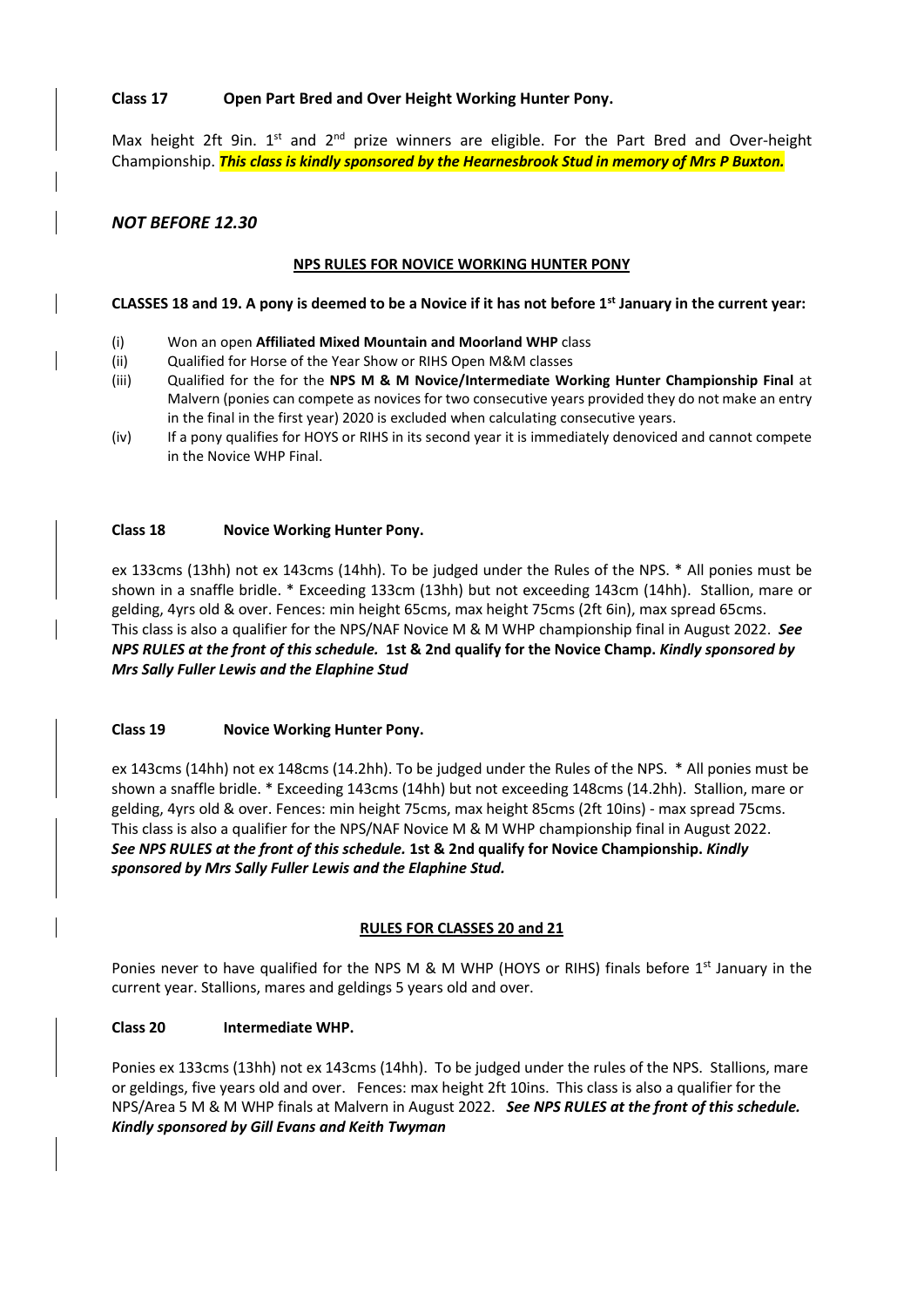#### **Class 21 Intermediate WHP.**

Ponies ex 143cms (14hh) not ex 148cms (14.2hh). This class is also a qualifier for the NPS/Area 5 M & M WHP finals at Malvern in August 2022. *See NPS RULES at the front of this schedule. Kindly sponsored by Collette Du Feu.*

#### **Class 22 Junior WHP.**

Ponies exceeding 128cms not exceeding 138cms (13.2hh). Riders under 16 years by the January 2022. Max height of fences 76cms (2ft 6in) max spread 61cms. This class is also a qualifier for the NPS/Sarah Please Memorial M & M Junior WHP finals at Malvern in 2022. *See NPS RULES at the front of this schedule. This class is kindly sponsored by Acorn Rosettes.*

#### **Class 23 Junior WHP**.

Ponies exceeding 138cms not exceeding 148cms (14.2hh). Riders under 18 years by the 1<sup>st</sup> January 2022, max height of fences 84cms (2ft 10ins) max spread 69cms. This class is also a qualifier for the NPS/Sarah Please Memorial M & M WHP Junior finals at Malvern in 2022. *See NPS RULES at the front of this schedule. This class is kindly sponsored by Sally Fuller Lewis and the Elaphine stud.*

#### **\*\*\*\*\*\*\*\*\*\*\*\*\*\*\*\*\*\*\*\*\*\*\*\*\*\*\*\*\*\*\*\*\*\*\*\*\*\*\*\*\*\*\*\*\*\***

### **Working Hunter Pony Championship**

#### First and second prize-winners from classes 14,18,19,20, 21, 22,23, are eligible. Champion and Reserve Champion qualify for **Pure-bred Connemara Supreme Championship.**

**Champion and Reserve Champion sashes in memory of Elaphine Murphy kindly sponsored by.** 

**The winner will receive the Perpetual Elaphine Murphy trophy presented by Sally Fuller Lewis**

\*\*\***Please note** - **a pony may only compete in a maximum of two WHP classes\*\*\***

#### **\*\*Pure-Bred Connemara Supreme Championship\*\***

Open to the Ridden Champion and Reserve, In-Hand Champion and Reserve and WHP Champion and Reserve. Supreme Champion to receive the Middleditch Perpetual Trophy. **The Champion and Reserve Champion to receive a sash kindly sponsored by**

#### **\*\* "Best British Bred" For the best pony born in Great Britain.\*\***

In the event that neither the Supreme or Reserve are British bred then the Part-bred and Overheight Champion and Reserve (if eligible) will be asked back into the ring along with the other eligible (British) Supreme Championship contenders.

**The Best British Bred will receive the Carole Prentice Perpetual Trophy & a sash, kindly sponsored by Mrs Sara Hart and Fiveharts Father's day.**

#### **\*\*EASTERN CONNEMARA AREA MEMBERS SUPREME CHAMPIONSHIP\*\***

Open to the highest placed full BCPS member in East Anglia in each class.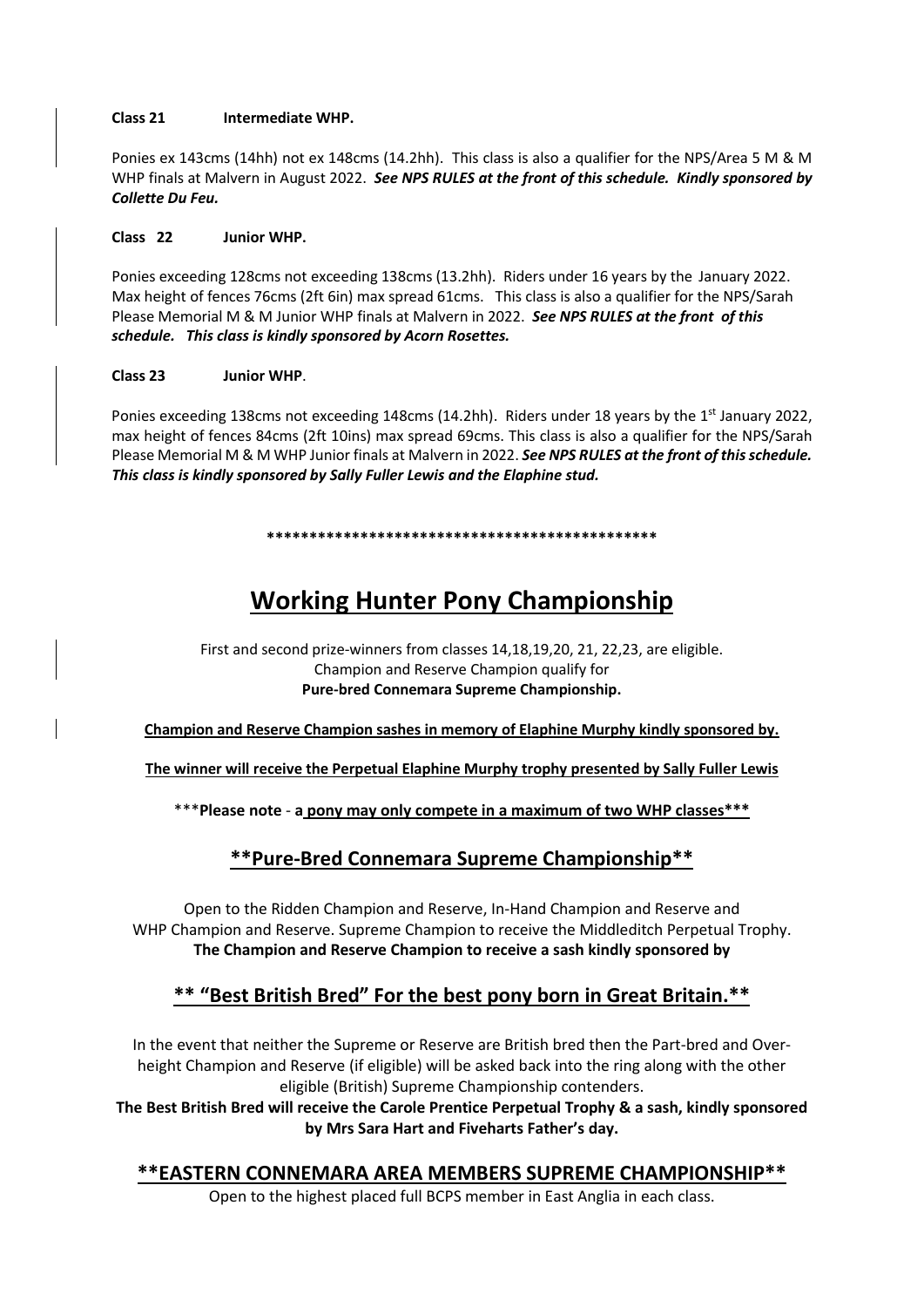# **PLEASE DO NOT LEAVE ANY PONIES UNATTENDED IF TIED UP OUTSIDE TO ANY VEHICLES.**

# **PLEASE CLEAR UP ANY DROPPINGS**

## **THANK YOU**

**Filly inspections will be available on the day please book an appointment with the BCPS secretary.** 

**A list of the shows' entries will be available on the day.**

**Have a good day!**